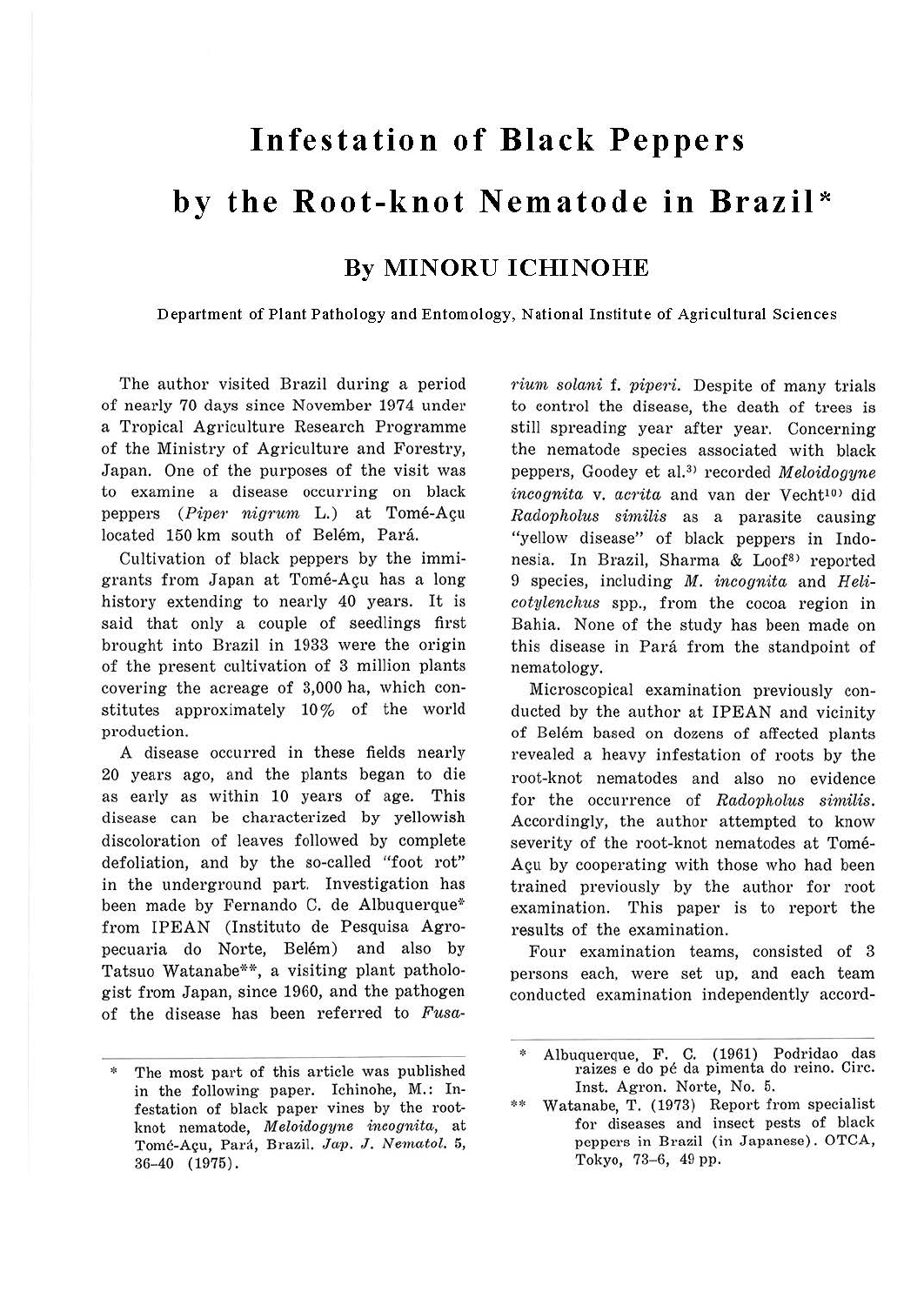

Plate 1. Black pepper fields at Tomé-Açu, Pará, Brazil



Plate 2. Examination of roots of a black pepper vine

ing to the following procedures during two days, 6 and 7th January 1975. (1) Many of the black pepper fields were arbitrarily picked up on a map of four zones of Tome-Açu so that the number of fields to be examined each zone roughly corresponded to the size of plantation. (2) For examination in a field, 10 plants were arbitrarily chosen from an entire field. (3) A small portion of feeder roots of a plant was taken off, and the infestation by the root-knot nematodes was rated after peeling the root tissue with a knife, because the swelling of roots caused by the nematodes was not always remarkable, and for the rating it was necessary to disclose adult females, egg masses, or decayed nematode-surrounding tissue by taking off the surface layer of the root.  $(4)$  According to the criteria shown in Table 1, the



Plate 3. A root, from which the surface layer was removed, indicating the infestation by the root-knot nematode

## Table 1. Criteria for the root-knot index

| Root-knot index | Criteria<br>No nematodes found even<br>by a thorough examination.<br>Only few nematodes found<br>after a thorough examination. |  |  |
|-----------------|--------------------------------------------------------------------------------------------------------------------------------|--|--|
|                 |                                                                                                                                |  |  |
| ı               |                                                                                                                                |  |  |
| $\overline{c}$  | Nematodes moderately found.                                                                                                    |  |  |
| 3               | Many nematodes readily<br>found. Infestation severe.                                                                           |  |  |
|                 | Nematodes extremely<br>numerous. Infestation very<br>severe.                                                                   |  |  |

root-knot index for each of 10 plants was recorded. (5) Soil type and age of plants of the fields examined were also recorded.

The results are shown in Tables 2 and 3. These results indicate that the root-knot nematodes on black peppers at Tomé-Açu are so widespread that (1) only one out of 74 fields examined was found uninfested by the root-knot nematodes, as far as arbitrary 10 plants and only a small portion of rhizosphere were examined (Table 2), (2)  $91\%$ of plants examined were infested by the nematodes, i.e., the infestation can be found at a rate as high as 9 of 10 plants (Table 3), and (3) since 75% of plants examined indicated more than "3" of the root-knot index, three fourths of entire plants are likely to be suffering from severe infestation (Table 3).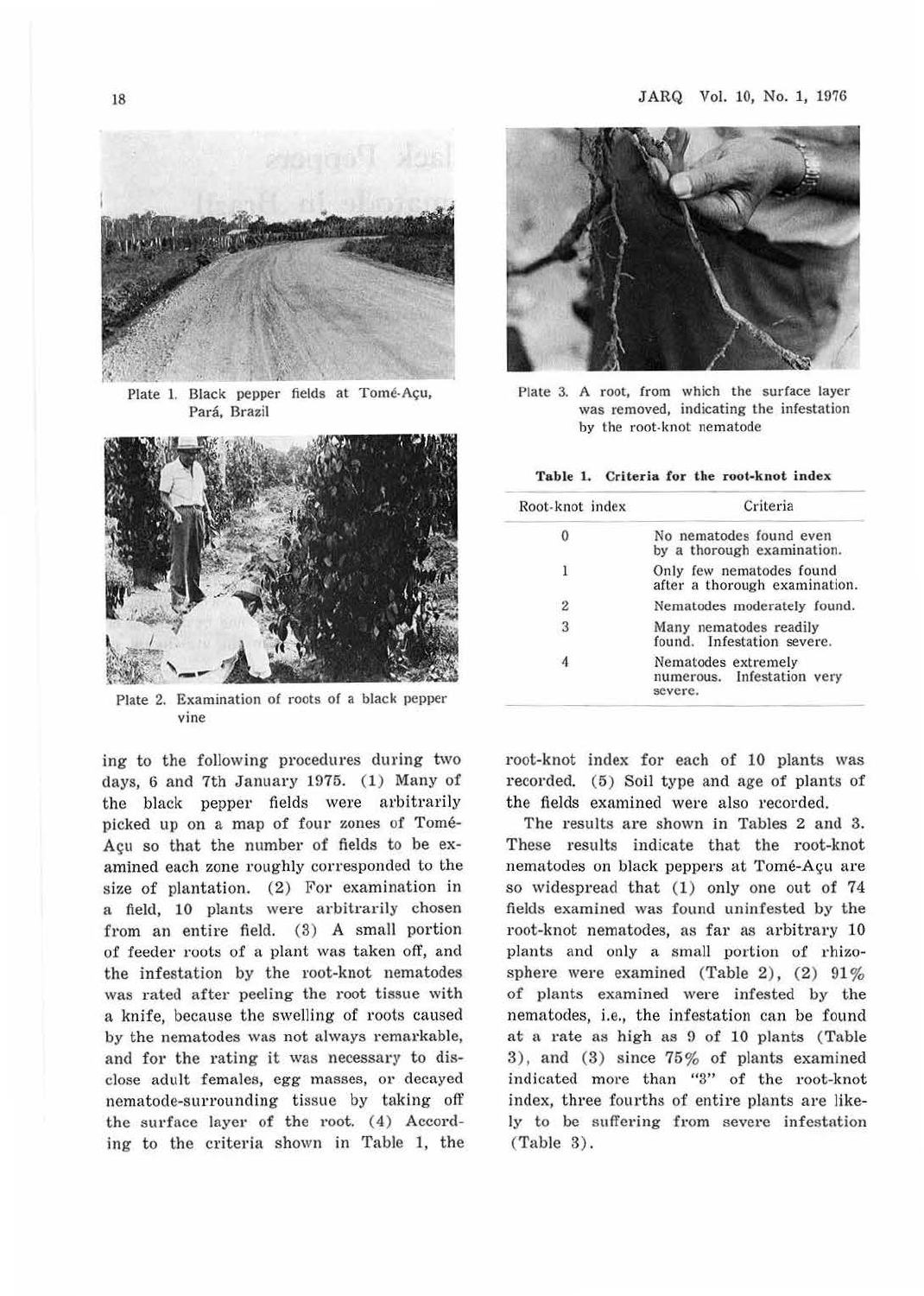| Name of zone<br>Number of fields*<br>examined |           | South<br>of Cross | Breu        | Ipiranga       | Cuxiu       | Total       |
|-----------------------------------------------|-----------|-------------------|-------------|----------------|-------------|-------------|
|                                               |           | 15                | 15          | 14             | 30          | 74          |
| Root-knot<br>index                            |           |                   |             |                |             |             |
|                                               | $\leq 1$  | $\bf{0}$          |             |                | 3           |             |
|                                               | ${\leq}2$ | $\boldsymbol{2}$  |             |                |             |             |
|                                               | ${\leq}3$ | $\, 8$            |             | $\overline{2}$ | 6           | 20          |
|                                               | ${\leq}4$ | 5                 | 10          | 12             | 19          | 45          |
| Ave. root-knot<br>index of zone               |           | $2.8 + 0.6$       | $3.0 + 1.1$ | $3.5 \pm 0.6$  | $2.9 + 1.3$ | $3.0 + 1.0$ |

**Table 2. Degree of infestation of black pepper fields by the root-knot nematodes** 

\* An average of 10 plants for a field.

**Table 3. Degree of infestation of black pepper vines by the root-knot nematodes** 

| Name of zone<br>Number of vines<br>examined |    | South<br>of cross | Breu | Ipiranga | Cuxiu | Total |
|---------------------------------------------|----|-------------------|------|----------|-------|-------|
|                                             |    | 150               | 150  | 136      | 301   | 737   |
| Root-knot<br>index                          | 0% | 5%                | 13%  | 0%       | 14%   | 9%    |
|                                             |    | 10                | 3    |          |       |       |
|                                             | 2  | 21                |      |          | 9     | 11    |
|                                             | 3  | 27                | 29   | 24       | 22    | 25    |
|                                             | 4  | 37                | 48   | 66       | 50    | 50    |

Table 4 shows relationships between nematode infestation and plant age, indicating a tendency that the degree of infestation

|  |  | Table 4. Degree of infestation by the root-knot |
|--|--|-------------------------------------------------|
|  |  | nematodes and the age of black pepper           |
|  |  | fields                                          |

| Year-old         | Number of<br>fields examined $*$ | Average<br>root-knot index** |
|------------------|----------------------------------|------------------------------|
| 2                | 5                                | $2.4 + 1.0$                  |
| $\boldsymbol{3}$ | 15                               | $2.2 + 1.5$                  |
| $\overline{4}$   | 12                               | $2.9 + 1.0$                  |
| 5                | 12                               | $3.5 + 0.5$                  |
| 6                | 8                                | $3.7 + 0.3$                  |
| $7\phantom{.0}$  | 5                                | $3.7 + 0.3$                  |
| 8                | 3                                | $3.4 + 0.6$                  |
| 9                | $\mathbf{2}$                     | $3.4 + 0.6$                  |
| 10               |                                  | $3.7 + 0.4$                  |
| $11 \leq$        |                                  | $3.1 + 0.8$                  |

\* Four fields excluded due to mixture of ages.

\*\* Root-knot index for each field based on an average of 10 plants.

increases as young plants grow up to 6 or 7 years of age. It is said that since that age plants enter into the peak yielding stage.

Table 5 shows degree of infestation by the root-knot nematodes in different soil types, indicating no correlationships with soil types.

Applications of fensulfothion at a rate of 100 g of 5% granular formulation per plant to the foot of plant were also conducted at 4 locations in Tomé-Açu on 8th Jan., 1975.

|  | Table 5. Degree of infestation by the root-knot |
|--|-------------------------------------------------|
|  | nematodes and the soil type of black            |
|  | pepper fields                                   |

| Soil type | Number of<br>fields examined | Average<br>roo-knot index* |  |
|-----------|------------------------------|----------------------------|--|
| Sandy     | 31                           | $3.0 + 1.1$                |  |
| Loamy     | 35                           | $3.0 + 1.1$                |  |
| Clayey    | 8                            | $3, 2 + 0, 9$              |  |

\* See Table 4\*\*·